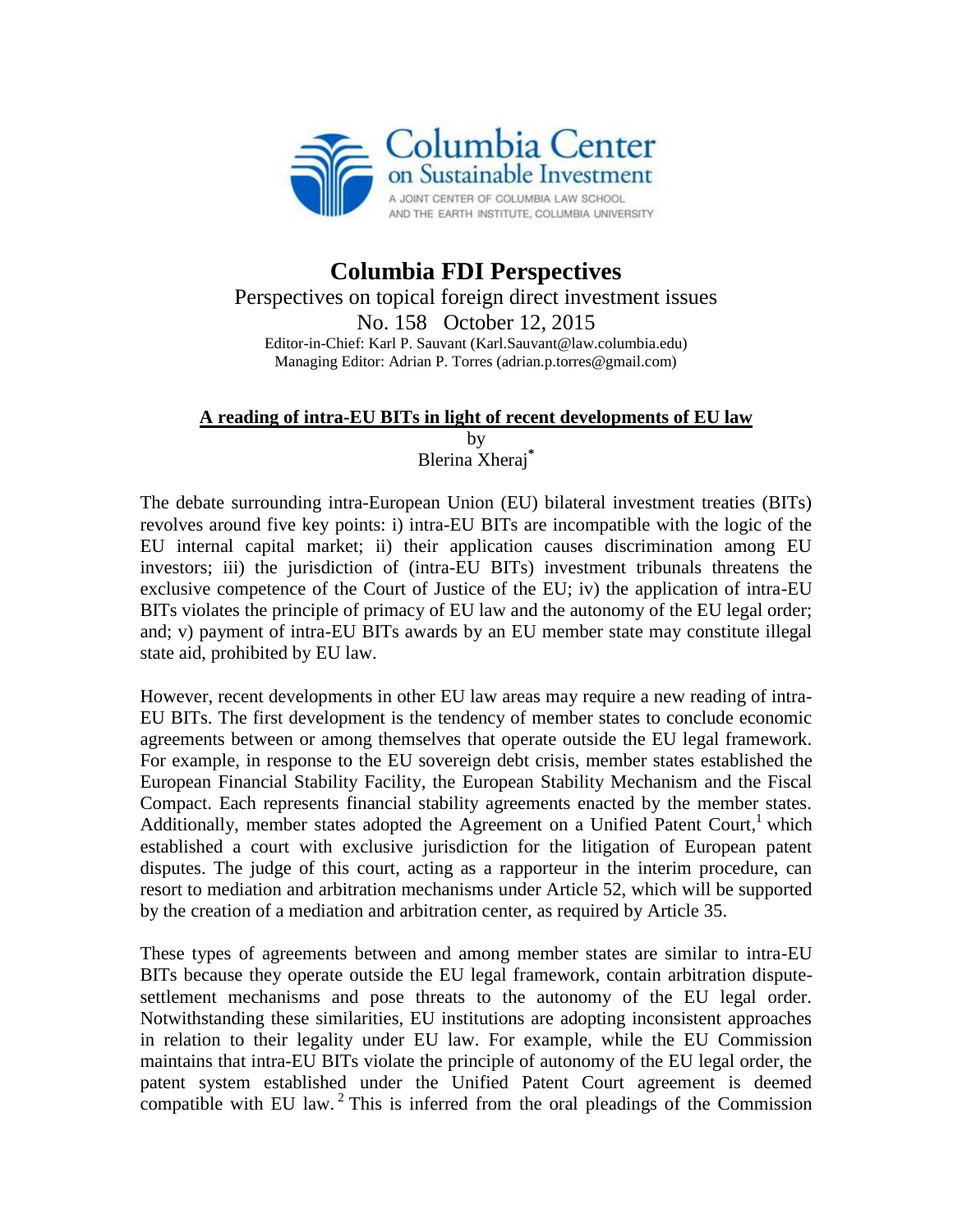before the EU Court of Justice of July 1, 2014, in a case in which Spain – in proceedings against the Council and the European Parliament<sup>3</sup> – challenged the validity of the regulation that implements the EU unitary patent system.<sup>4</sup>

Regardless of the merits of the parties' opposing views in this dispute, it is suggested that, because of the above-mentioned similarities, intra-EU BITs and the Unified Patent Court agreement should be treated alike with respect to concerns regarding potential violations of the principle of autonomy and the existence of arbitration dispute-resolution mechanisms in intra-EU relations. Moreover, EU institutions are under a duty to adopt consistent positions on the same legal issues, as this promotes legal certainty in the application of EU law.

From a broader policy perspective, the outcome of the Spanish dispute on the unitary patent system will affect legal debates surrounding other areas of EU law. The EU's Court of Justice has not formally addressed the legality of intra-EU BITs in any previous decision or legal opinion, but the judgment on the EU patent system will implicitly provide an answer to the intra-EU BIT issue.

Additionally, by siding with Council's and Parliament's positions on this topic, the EU Commission is indirectly departing from its previous position against intra-EU arbitration. The shift of the EU Commission's position toward the legality of intra-EU arbitration may weaken the arguments against it, as presented before arbitral tribunals in several ongoing intra-EU BITs disputes.

Finally, all agreements between and among member states can be interpreted as instruments of enhanced cooperation and signs of a "multi-speed Europe" in selected areas of EU law. It can be argued that intra-EU BITs, concluded before the transfer of exclusive competence over FDI to the EU to remedy a perceived lack of investment protection, contribute in achieving differentiated integration in the area of investment protection. In other words, EU member states and institutions constantly tolerate some degree of asymmetry in EU economic relations. The time has come, therefore, for EU actors to recognize such asymmetry in the area of investment protection. As such, it is desirable that EU actors adopt a common framework on the use of arbitration in selected areas of intra-EU economic relations.

[http://eur-lex.europa.eu/legal-content/EN/TXT/PDF/?uri=OJ:C:2013:175:FULL&from=EN.](http://eur-lex.europa.eu/legal-content/EN/TXT/PDF/?uri=OJ:C:2013:175:FULL&from=EN)

 $\overline{a}$ 

<sup>\*</sup> Blerina Xheraj [\(blerina.xheraj@graduateinstitute.ch\)](mailto:blerina.xheraj@graduateinstitute.ch) is an Associate at the Geneva office of Gentium Law Group (Switzerland) and a PhD Candidate at the University of Geneva. This perspective was finalized and accepted for publication in January 2015. At that time, the CJEU had not yet issued the decision in Case C-146/13, and the EU Commission had not yet stated its intention to initiate infringement proceedings against some EU Member States for keeping in force their intra-EU BITs. The author is grateful to Marc Bungenberg, Catharine Titi and an anonymous reviewer for their helpful peer reviews. The author would also like to thank Wolfgang Alschner for his valuable comments on a previous draft of this Perspective. **The views expressed by the author of this** *Perspective* **do not necessarily reflect the opinions of Columbia University or its partners and supporters.** *Columbia FDI Perspectives* **(ISSN 2158-3579) is a peer-reviewed series.**

<sup>&</sup>lt;sup>1</sup> "Council Agreement on a Unified Patent Court", *Official Journal of the European Union*, C 175/01, June 20, 2013, available at